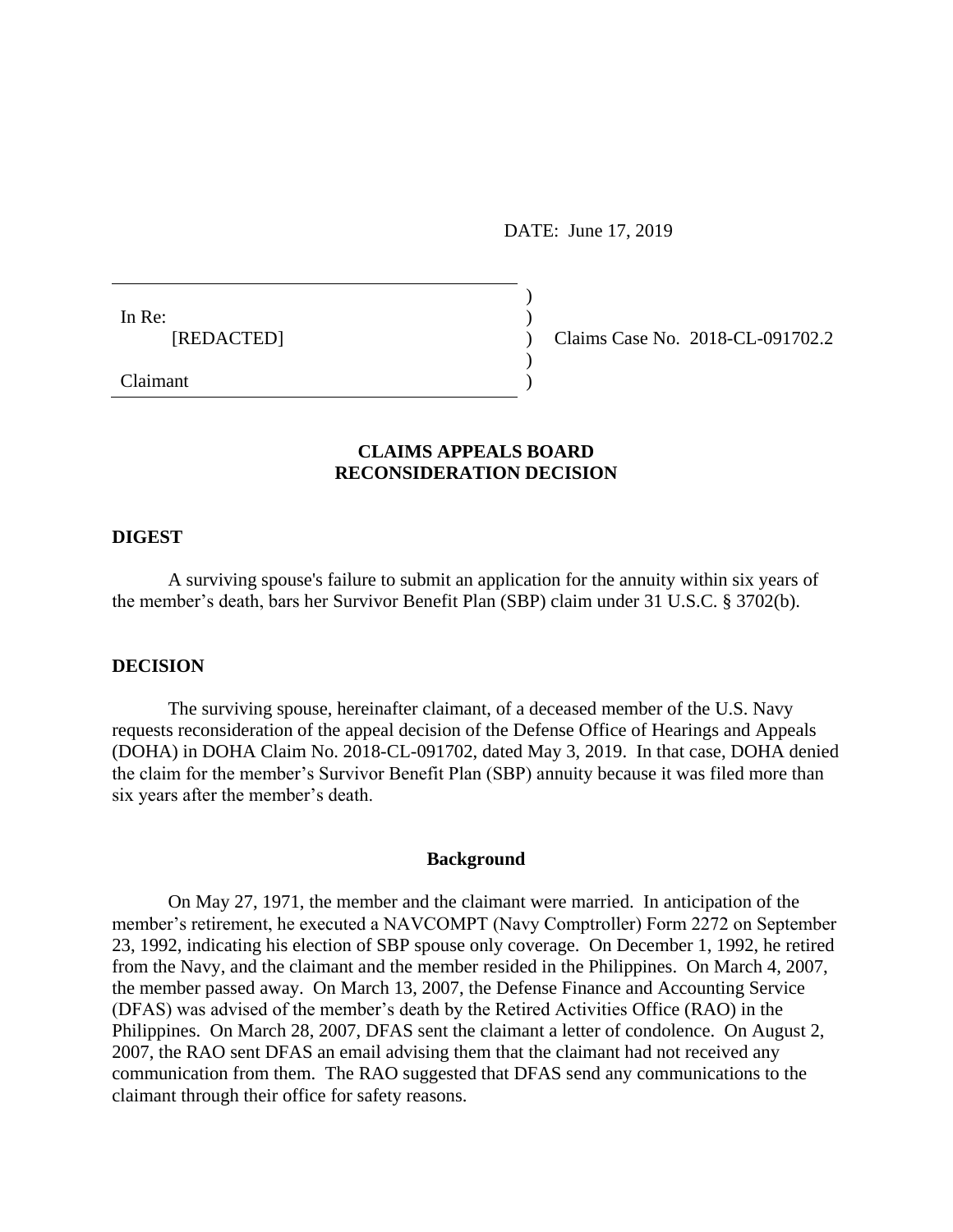On August 3, 2007, the claimant executed a Standard Form (SF) 1174, *Claim for Unpaid Compensation of Deceased Member of the Uniformed Services*. DFAS received the SF 1174 on August 21, 2007, and as a result, on January 22, 2008, paid the claimant \$331.90 for the member's unpaid retired pay during the period March 1, 2007, through March 4, 2007.

On February 5, 2008, the RAO faxed DFAS a message asking DFAS when the claimant's SBP annuity would become effective. In response, on June 26, 2008, DFAS mailed the claimant a DD Form 2656-7, *Verification for Survivor Annuity*, for claiming the SBP annuity. On September 2, 2008, the claimant forwarded a copy of the SF 1174, dated August 3, 2007, to DFAS requesting that DFAS begin payment of her SBP annuity. On September 22, 2008, DFAS responded by letter to the claimant advising her that she must submit the DD Form 2656-7 in order to claim the SBP annuity.

On January 19, 2017, the claimant executed a DD Form 2656-7, claiming the SBP annuity. DFAS received that form on January 20, 2017. On April 8, 2017, DFAS denied her claim because it was untimely. Her claim was not filed within the six years as required under 31 U.S.C. § 3702(b), also referred to as the Barring Act. DFAS advised the claimant that in addition to filing an appeal of their decision to DOHA, she had the right to request waiver of the Barring Act through the Assistant Secretary of the Navy, but she would be limited to payment of \$25,000.00. On May 21, 2018, DFAS advised her that because of the circumstances surrounding her claim for the SBP, she may also consider petitioning the Board for Correction of Naval Records (BCNR).

In the appeal decision, the DOHA adjudicator upheld DFAS's denial of the claim due to the application of the Barring Act. The adjudicator also explained that the claimant had the right to request waiver of the Barring Act through the Assistant Secretary of the Navy. The adjudicator then explained that the BCNR has the authority under 10 U.S.C. § 1552, to correct a member's record when the Secretary concerned considers it necessary to correct an error or remove an injustice.

In her request for reconsideration, the claimant requests payment of the SBP annuity because of her financial situation. She refers the Board to the documents contained in her original appeal file.

#### **Discussion**

The SBP now codified under 10 U.S.C. §§ 1447-1455, is an income maintenance program for survivors of retired military members. Under 31 U.S.C. § 3702(b), a survivor has six years to file a claim for the SBP annuity. In pertinent part, section (b)(1) states the following:

> A claim against the Government presented under this section must contain the signature and address of the claimant or an authorized representative. The claim must be received by the official responsible under subsection (a) for settling the claim or by the agency that conducts the activity from which the claim arises within 6 years after the claim accrues . . .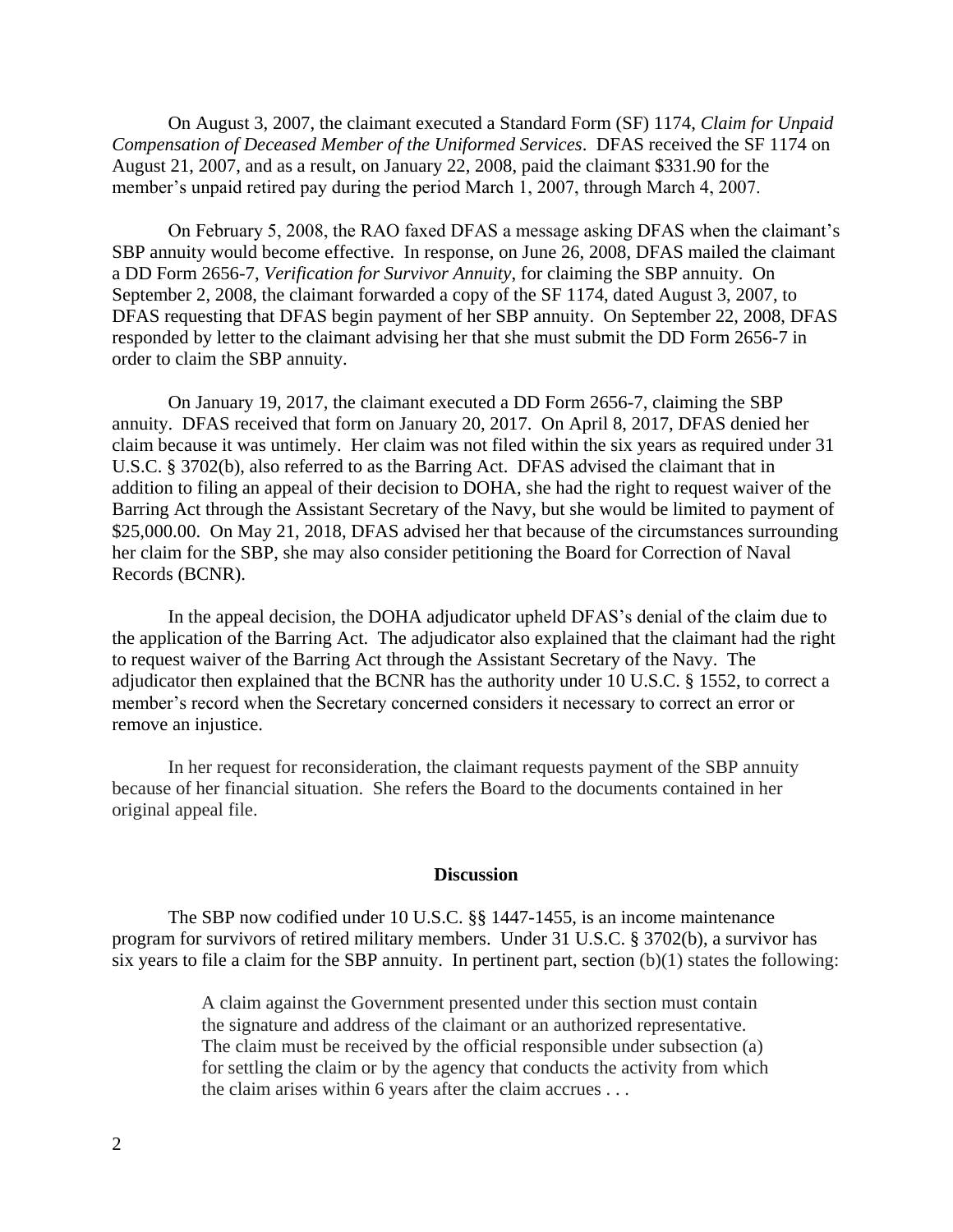All the events giving rise to the government's liability to make SBP annuity payments to a survivor occur at the date of the member's death, and the survivor has six years from that date to file the claim. Claims filed more than six years after a member's death are barred. *See* DOHA Claims Case No. 2018-CL-061204.2 (January 18, 2019); DOHA Claims Case No. 2017-CL-062703.2 (August 31, 2017); DOHA Claims Case No. 02082608 (March 26, 2003); and DOHA Claims Case No. 98033020 (June 12, 1998).

In this case, the member elected coverage for the claimant at his retirement in 1992. The events which fixed the liability of the government and entitled the claimant to make a claim arose at the time of the member's death in 2007. Although the claimant, through the RAO, and through her own correspondence, asked DFAS about her entitlement to SBP, the critical fact is that DFAS did not pay the claim for the SBP. Instead, DFAS sent the claimant, on two separate occasions, the DD Form 2656-7, with instructions on how to file the claim for SBP. The claimant failed to make a claim for the SBP by filing the DD Form 2656-7 with DFAS until nine years after it arose. Although we acknowledge her poor health and financial condition, we have no authority to allow her claim for the SBP annuity. DOHA has no authority to modify or waive the provisions of the Barring Act or make any exceptions to the time limitations it imposes. *See* DOHA Claims Case No. 08112402 (November 26, 2008); Comptroller General decisions B-260835, May 10, 1995; B-260207, Nov. 6, 1995; B-249968, Feb. 16, 1993; and B-204542, Nov. 30, 1981.

As explained by the DFAS and the DOHA, the claimant may request waiver of the Barring Act under 31 U.S.C. § 3702(e), through the Assistant Secretary of the Navy. Under [31](https://1.next.westlaw.com/Link/Document/FullText?findType=L&pubNum=1000546&cite=31USCAS3702&originatingDoc=I03888b18f0cc11e18b05fdf15589d8e8&refType=RB&originationContext=document&transitionType=DocumentItem&contextData=(sc.Search)#co_pp_7fdd00001ca15) U.S.C. § [3702\(e\),](https://1.next.westlaw.com/Link/Document/FullText?findType=L&pubNum=1000546&cite=31USCAS3702&originatingDoc=I03888b18f0cc11e18b05fdf15589d8e8&refType=RB&originationContext=document&transitionType=DocumentItem&contextData=(sc.Search)#co_pp_7fdd00001ca15) upon request of the Assistant Secretary of the Navy, the Secretary of Defense may waive the time limits established by [31 U.S.C. § 3702\(b\)](https://1.next.westlaw.com/Link/Document/FullText?findType=L&pubNum=1000546&cite=31USCAS3702&originatingDoc=I03888b18f0cc11e18b05fdf15589d8e8&refType=RB&originationContext=document&transitionType=DocumentItem&contextData=(sc.Search)#co_pp_a83b000018c76) for claims involving a uniformed service member's pay, allowances or survivor benefits. Under DoD Instruction 1340.21 ¶ E6.4 (May 12, 2004), the Director of DOHA is delegated the authority to grant or deny the request on behalf of the Secretary of Defense. However, the claimant must file her request directly with the Assistant Secretary of the Navy at the following address:

> Assistant Secretary of the Navy (Financial Management & Comptroller) 720 Kennon Street SE, Bldg 36, Room 104 Washington Navy Yard, DC 20374

We note that under 31 U.S.C.  $\S 3702(e)$ , waiver shall only be granted to allow payment up to a maximum of \$25,000.00, and the claimant will not be granted the SBP annuity prospectively. Therefore, the claimant may wish to also pursue the matter with the BCNR. Under 10 U.S.C. § 1552, the Secretary of a military department, acting through a correction board, may correct a member's record when the Secretary considers it necessary to correct an error or remove an injustice.